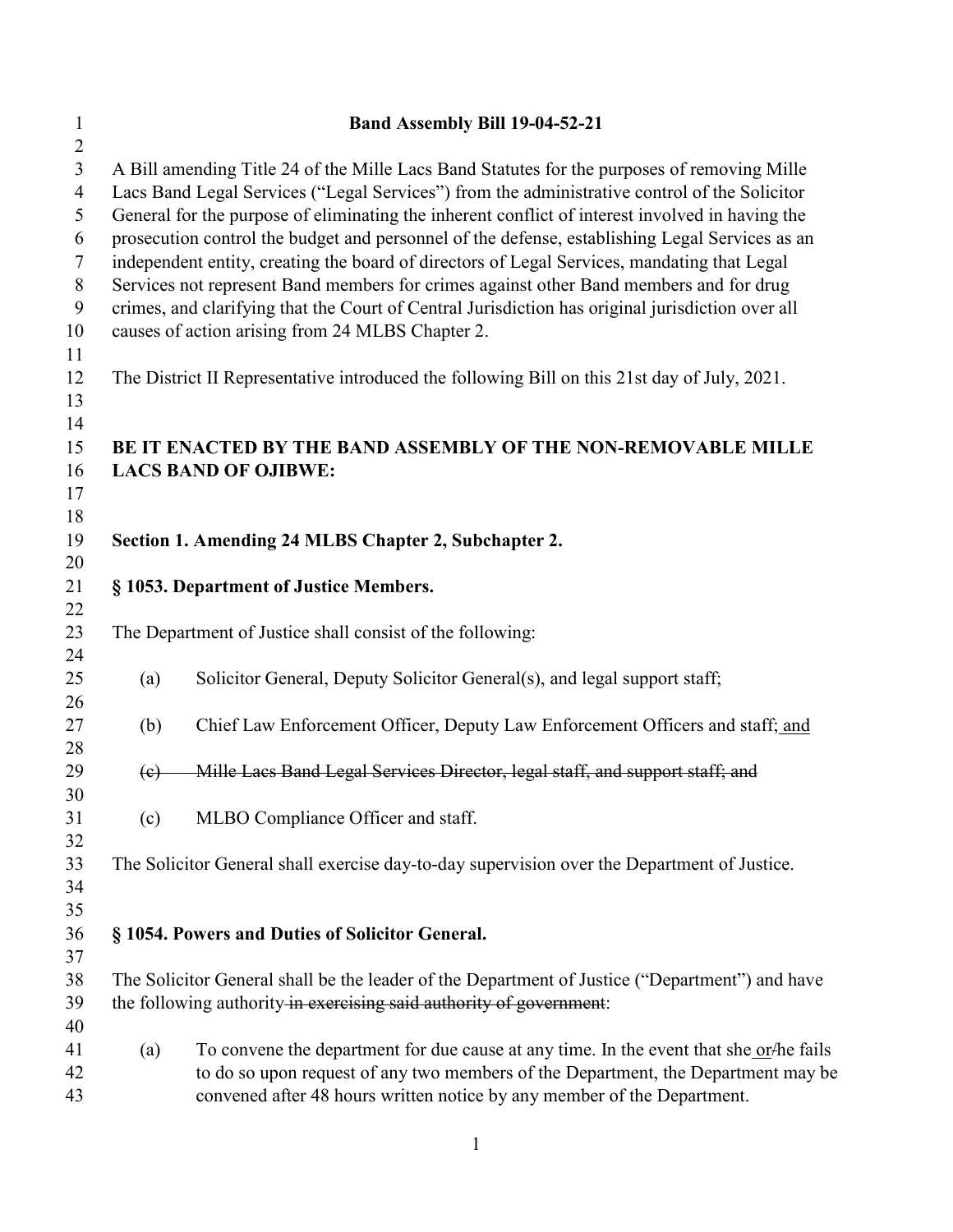| 44       |                                   |                                                                                         |  |  |
|----------|-----------------------------------|-----------------------------------------------------------------------------------------|--|--|
| 45       | (b)                               | As an appointed official and the Band's lead attorney, the Solicitor General is         |  |  |
| 46       |                                   | responsible to all Mille Lacs Band of Ojibwe elected officials.                         |  |  |
| 47       |                                   |                                                                                         |  |  |
| 48       | (c)                               | The Solicitor General shall have the responsibility for ensuring the enforcement of all |  |  |
| 49       |                                   | the laws of the Mille Lacs Band of Ojibwe.                                              |  |  |
| 50       |                                   |                                                                                         |  |  |
| 51       | (d)                               | The Solicitor General shall have a duty to supervise investigations of potential        |  |  |
| 52       |                                   | violations of the law.                                                                  |  |  |
| 53       |                                   |                                                                                         |  |  |
| 54       | (e)                               | The Solicitor General shall prosecute any and all violators of the law.                 |  |  |
| 55       |                                   |                                                                                         |  |  |
| 56       | (f)                               | The Solicitor General's primary allegiance shall be to the laws of the Band and not to  |  |  |
| 57       |                                   | the Executive Branch. Hence, tThe Solicitor may conduct investigations and              |  |  |
| 58       |                                   |                                                                                         |  |  |
| 59       |                                   | prosecute members of the Executive Branch, as well as the Legislative or Judicial       |  |  |
|          |                                   | Branches within the parameters of Band law.                                             |  |  |
| 60       |                                   |                                                                                         |  |  |
| 61       | (g)                               | The Solicitor General shall have the supervisory and administrative control of the      |  |  |
| 62       |                                   | Justice Department including Deputy Solicitor General(s) and staff, Law Enforcement     |  |  |
| 63<br>64 |                                   | Officers and staff, Mille Lacs Band Legal Services Director and staff, and MLBO         |  |  |
|          |                                   | Compliance Officer and staff.                                                           |  |  |
| 65       |                                   |                                                                                         |  |  |
| 66       | (h)                               | The Solicitor General shall review the laws of the Mille Lacs Band of Ojibwe to         |  |  |
| 67       |                                   | assure their compliance with the Indian Civil Rights Act (25 U.S.C.A. § 1302).          |  |  |
| 68       |                                   |                                                                                         |  |  |
| 69       | (i)                               | The Solicitor General shall supervise and advise the Chief Law Enforcement Officer      |  |  |
| 70       |                                   | as to her or his duties and obligations.                                                |  |  |
| 71       |                                   |                                                                                         |  |  |
| 72       | (j)                               | The Solicitor General is authorized to perform background investigations for            |  |  |
| 73       |                                   | purposes of employment and election purposes.                                           |  |  |
| 74       |                                   |                                                                                         |  |  |
| 75       |                                   |                                                                                         |  |  |
| 76       |                                   | Section 2. Amending 24 MLBS Chapter 2 by enacting Subchapter 8 – Band Member Legal      |  |  |
| 77       | Services.                         |                                                                                         |  |  |
| 78       |                                   |                                                                                         |  |  |
| 79       |                                   | <b>SUBCHAPTER 8</b>                                                                     |  |  |
| 80       |                                   |                                                                                         |  |  |
| 81       |                                   | <b>BAND MEMBER LEGAL SERVICES</b>                                                       |  |  |
| 82       |                                   |                                                                                         |  |  |
| 83       | <b>Section</b>                    |                                                                                         |  |  |
| 84       | 1331. Definitions.                |                                                                                         |  |  |
| 85       | 1332. Band Member Legal Services. |                                                                                         |  |  |
| 86       |                                   | 1333. Number and Appointment of Directors.                                              |  |  |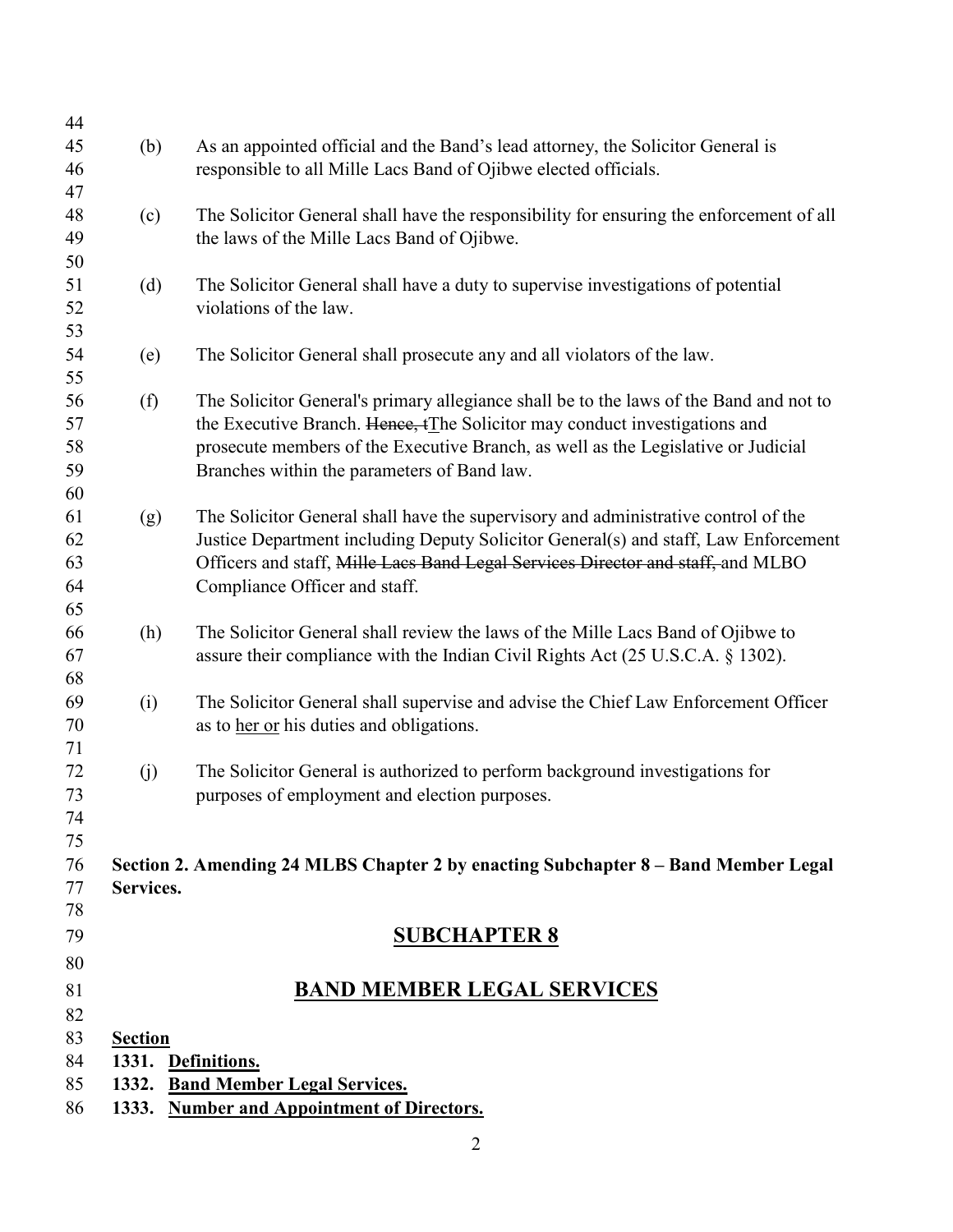| 1334. | <b>Removal of Directors.</b>                                                                 |  |  |
|-------|----------------------------------------------------------------------------------------------|--|--|
| 1335. | <b>Qualifications of Directors.</b>                                                          |  |  |
| 1336. | Term of Office.                                                                              |  |  |
| 1337. | Duties of the Board.                                                                         |  |  |
| 1338. | <b>Managing Attorney of Band Member Legal Services.</b>                                      |  |  |
| 1339. | Duties of the Managing Attorney of Band Member Legal Services.                               |  |  |
| 1340. | <b>Service Area of Band Member Legal Services.</b>                                           |  |  |
| 1341. | <b>Limitations on Representation by Band Member Legal Services.</b>                          |  |  |
|       |                                                                                              |  |  |
|       |                                                                                              |  |  |
|       | § 1331. Definitions.                                                                         |  |  |
|       |                                                                                              |  |  |
|       | The following terms are defined for the purposes of this subchapter.                         |  |  |
|       | "Board" means the board of directors of Band Member Legal Services.                          |  |  |
| (a)   |                                                                                              |  |  |
| (b)   | "Director" means a member of the board.                                                      |  |  |
|       |                                                                                              |  |  |
| (c)   | "Drug crime" means any federal crime involving the possession or sale of illicit             |  |  |
|       | drugs, a state first or second-degree controlled substance crime, or any other crime for     |  |  |
|       | the sale of an illicit drug.                                                                 |  |  |
|       |                                                                                              |  |  |
| (d)   | "Good cause" means any reason set forth in the personnel policy manual established           |  |  |
|       | under 6 MLBS $\S$ 1 or any reason recognized under the common law.                           |  |  |
|       |                                                                                              |  |  |
| (e)   | "Indigent defense services" means legal representation provided to those individuals         |  |  |
|       | who qualify to receive legal representation, whether free or otherwise, under the            |  |  |
|       | standards promulgated by the board.                                                          |  |  |
|       |                                                                                              |  |  |
| (f)   | "Tribal public defender" means an attorney employed by or contracted with Band               |  |  |
|       | Member Legal Services for the purpose of providing indigent defense services.                |  |  |
|       |                                                                                              |  |  |
|       |                                                                                              |  |  |
|       | § 1332. Band Member Legal Services.                                                          |  |  |
|       |                                                                                              |  |  |
|       | Band Member Legal Services shall be an independent entity established to provide indigent    |  |  |
|       | defense services to Band members, whose funding shall be provided by appropriations by the   |  |  |
|       | Band Assembly and, to the extent possible, by charitable or grant funds provided by outside  |  |  |
|       | entities. Band Member Legal Services shall be under the administrative control of the board. |  |  |
|       |                                                                                              |  |  |
|       |                                                                                              |  |  |
|       | § 1333. Number and Appointment of Directors.                                                 |  |  |
|       |                                                                                              |  |  |
|       |                                                                                              |  |  |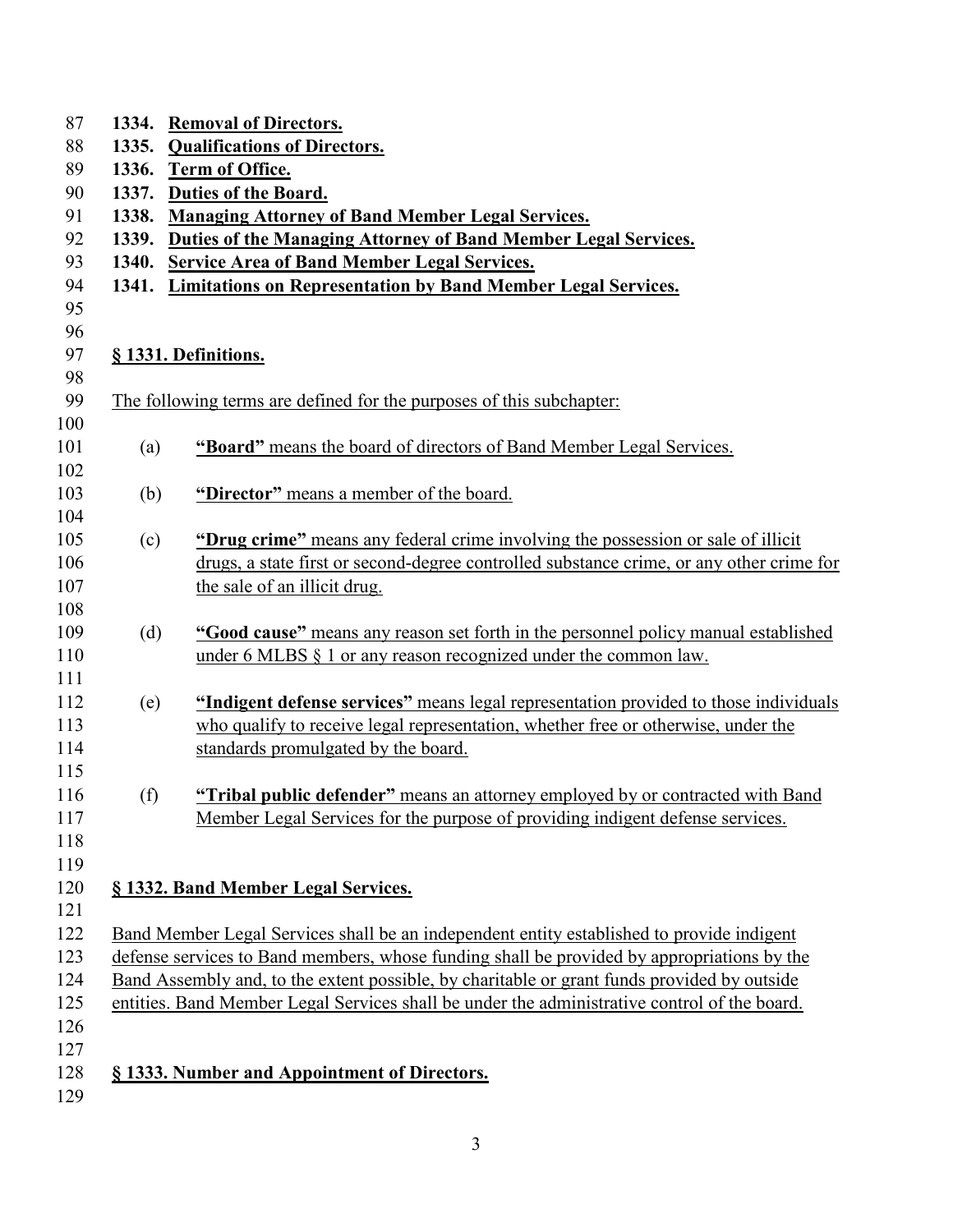| 130        |                                                                                               | The board shall consist of five (5) directors, who shall be appointed as follows:                 |  |  |
|------------|-----------------------------------------------------------------------------------------------|---------------------------------------------------------------------------------------------------|--|--|
| 131<br>132 | (a)                                                                                           | one (1) director appointed by the District I Representative;                                      |  |  |
| 133<br>134 | (b)                                                                                           | one (1) director appointed by the District II Representative;                                     |  |  |
| 135<br>136 | (c)                                                                                           | one (1) director appointed by the District III Representative;                                    |  |  |
| 137<br>138 | (d)                                                                                           | one (1) director appointed by the Chief Executive; and                                            |  |  |
| 139<br>140 | (e)                                                                                           | one (1) director appointed by the Chief Justice.                                                  |  |  |
| 141<br>142 |                                                                                               |                                                                                                   |  |  |
| 143        |                                                                                               | § 1334. Removal of Directors.                                                                     |  |  |
| 144<br>145 |                                                                                               | Directors may be removed for good cause by the individual by whom the director was appointed      |  |  |
| 146        | to the board. A vacancy caused by removal or for any other reason shall be filled in a timely |                                                                                                   |  |  |
| 147        | manner by the relevant appointing individual as identified under $\S$ 1303.                   |                                                                                                   |  |  |
| 148        |                                                                                               |                                                                                                   |  |  |
| 149        |                                                                                               |                                                                                                   |  |  |
| 150        |                                                                                               | § 1335. Qualifications of Directors.                                                              |  |  |
| 151        |                                                                                               |                                                                                                   |  |  |
| 152        |                                                                                               | Directors must be attorneys licensed to practice law in the State of Minnesota, under the laws of |  |  |
| 153        | the Band, or both. Directors shall remain in good standing with the bar of the relevant       |                                                                                                   |  |  |
| 154        | jurisdiction or jurisdictions during their term.                                              |                                                                                                   |  |  |
| 155        |                                                                                               |                                                                                                   |  |  |
| 156        |                                                                                               |                                                                                                   |  |  |
| 157        |                                                                                               | § 1336. Term of Office.                                                                           |  |  |
| 158        |                                                                                               |                                                                                                   |  |  |
| 159        | (a)                                                                                           | Initially, the directors appointed under $\S$ 1303(a) and (b) shall serve until                   |  |  |
| 160        |                                                                                               | December 31 of the year in which they were appointed, the directors appointed under               |  |  |
| 161        |                                                                                               | $\S$ 1303(c) and (d) shall serve for two (2) years, and the director appointed under              |  |  |
| 162        |                                                                                               | $\S$ 1303(e) shall serve for three (3) years.                                                     |  |  |
| 163        |                                                                                               |                                                                                                   |  |  |
| 164        |                                                                                               |                                                                                                   |  |  |
| 165        | (b)                                                                                           | All directors after the initial directors shall serve three (3) year terms. The term of           |  |  |
| 166        |                                                                                               | office for directors shall begin on January 1 of the calendar year in which the                   |  |  |
| 167        |                                                                                               | appointment was due to be made and shall end on December 31 of the final year of                  |  |  |
| 168        |                                                                                               | the director's three (3) year term.                                                               |  |  |
| 169        |                                                                                               |                                                                                                   |  |  |
| 170        | (c)                                                                                           | Any director appointed to fill a vacancy in the board shall serve until December 31 of            |  |  |
| 171        |                                                                                               | the year in which that position on the board would normally be filled. At that time,              |  |  |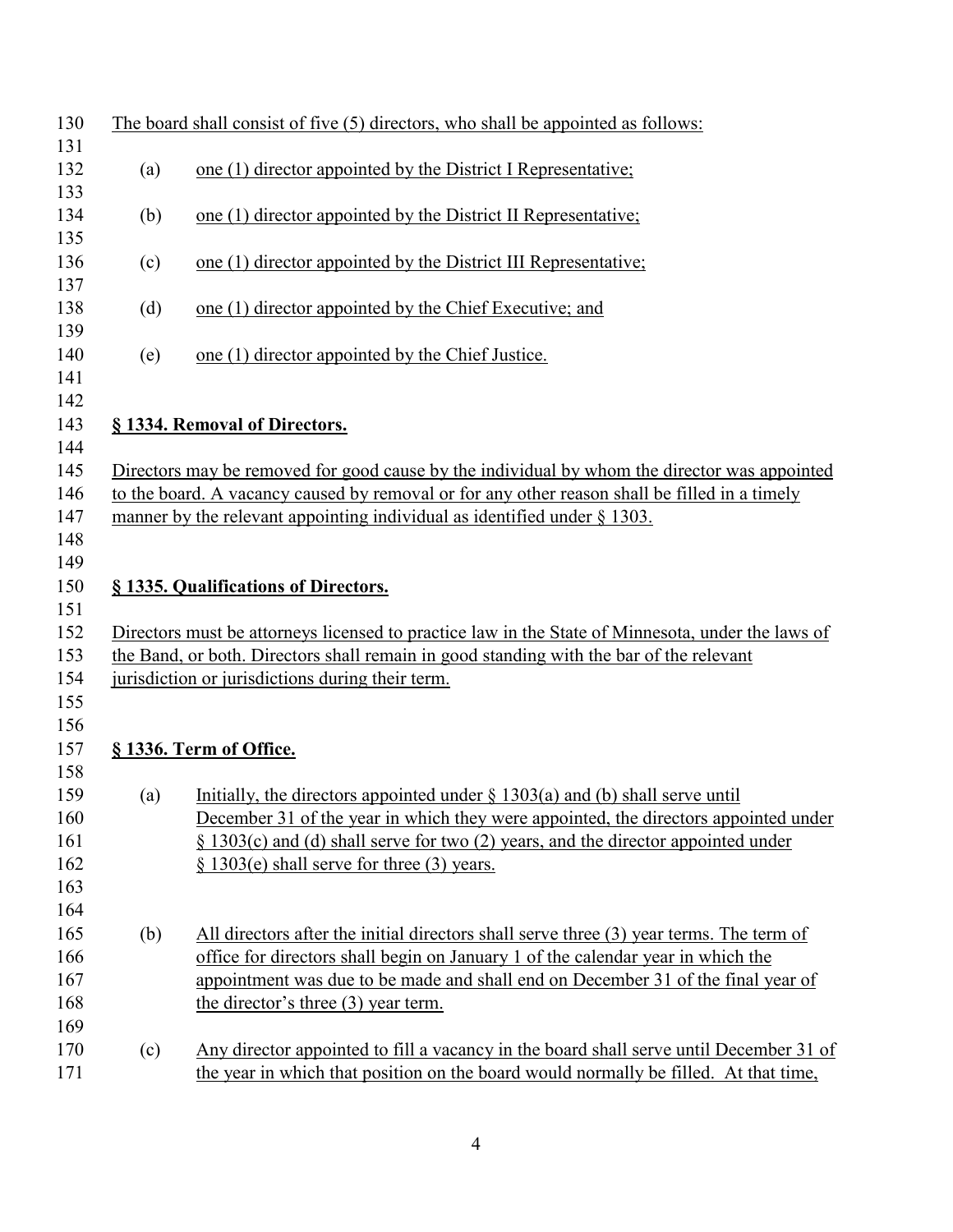| 172               |     |     | the term will be completed and the appointing individual shall make an appointment                                                                                                               |
|-------------------|-----|-----|--------------------------------------------------------------------------------------------------------------------------------------------------------------------------------------------------|
| 173               |     |     | for a full three $(3)$ year term in that position.                                                                                                                                               |
| 174               |     |     |                                                                                                                                                                                                  |
| 175               |     |     |                                                                                                                                                                                                  |
| 176               |     |     | § 1337. Duties of the Board.                                                                                                                                                                     |
| 177               |     |     |                                                                                                                                                                                                  |
| 178<br>179        |     |     | The board shall have the following duties:                                                                                                                                                       |
| 180<br>181        | (a) |     | to develop standards governing the delivery of indigent defense services, including:                                                                                                             |
| 182<br>183        |     | (1) | standards governing eligibility for indigent defense services;                                                                                                                                   |
| 184<br>185        |     | (2) | standards for maintaining and operating regional tribal public defender<br>officers, if any regional tribal public defender offices are established;                                             |
| 186<br>187        |     | (3) | standards prescribing minimum experience, training, and other qualifications                                                                                                                     |
| 188<br>189        |     |     | for tribal public defenders;                                                                                                                                                                     |
| 190<br>191        |     | (4) | standards for tribal public defender caseloads;                                                                                                                                                  |
| 192<br>193        |     | (5) | standards for the evaluation of tribal public defenders;                                                                                                                                         |
| 194<br>195        |     | (6) | standards for independent, competent, and efficient representation of clients<br>whose cases present conflicts of interest; and                                                                  |
| 196<br>197<br>198 |     | (7) | such other standards as are necessary and appropriate to ensure the delivery of<br>adequate indigent defense services;                                                                           |
| 199<br>200<br>201 | (b) |     | to establish regional tribal public defender offices, if determined to be necessary and<br>appropriate;                                                                                          |
| 202<br>203        | (c) |     | to adopt bylaws; and                                                                                                                                                                             |
| 204<br>205<br>206 | (d) |     | to approve and submit to the Band Assembly a biennial budget request.                                                                                                                            |
| 207<br>208        |     |     | § 1338. Managing Attorney of Band Member Legal Services.                                                                                                                                         |
| 209               |     |     |                                                                                                                                                                                                  |
| 210               |     |     | The board shall appoint a managing attorney who must be chosen on the basis of relevant                                                                                                          |
| 211<br>212        |     |     | training, experience, and such other qualifications considered appropriate. The managing                                                                                                         |
| 213               |     |     | attorney must be an attorney licensed and eligible to practice law in the State of Minnesota or<br>under the laws of the Band. The managing attorney shall serve a two-year term from his or her |
| 214               |     |     | date of appointment and may be removed prior to completion of his or her term for good cause                                                                                                     |
| 215               |     |     | by a majority vote of the board.                                                                                                                                                                 |
| 216               |     |     |                                                                                                                                                                                                  |
| 217               |     |     |                                                                                                                                                                                                  |
|                   |     |     |                                                                                                                                                                                                  |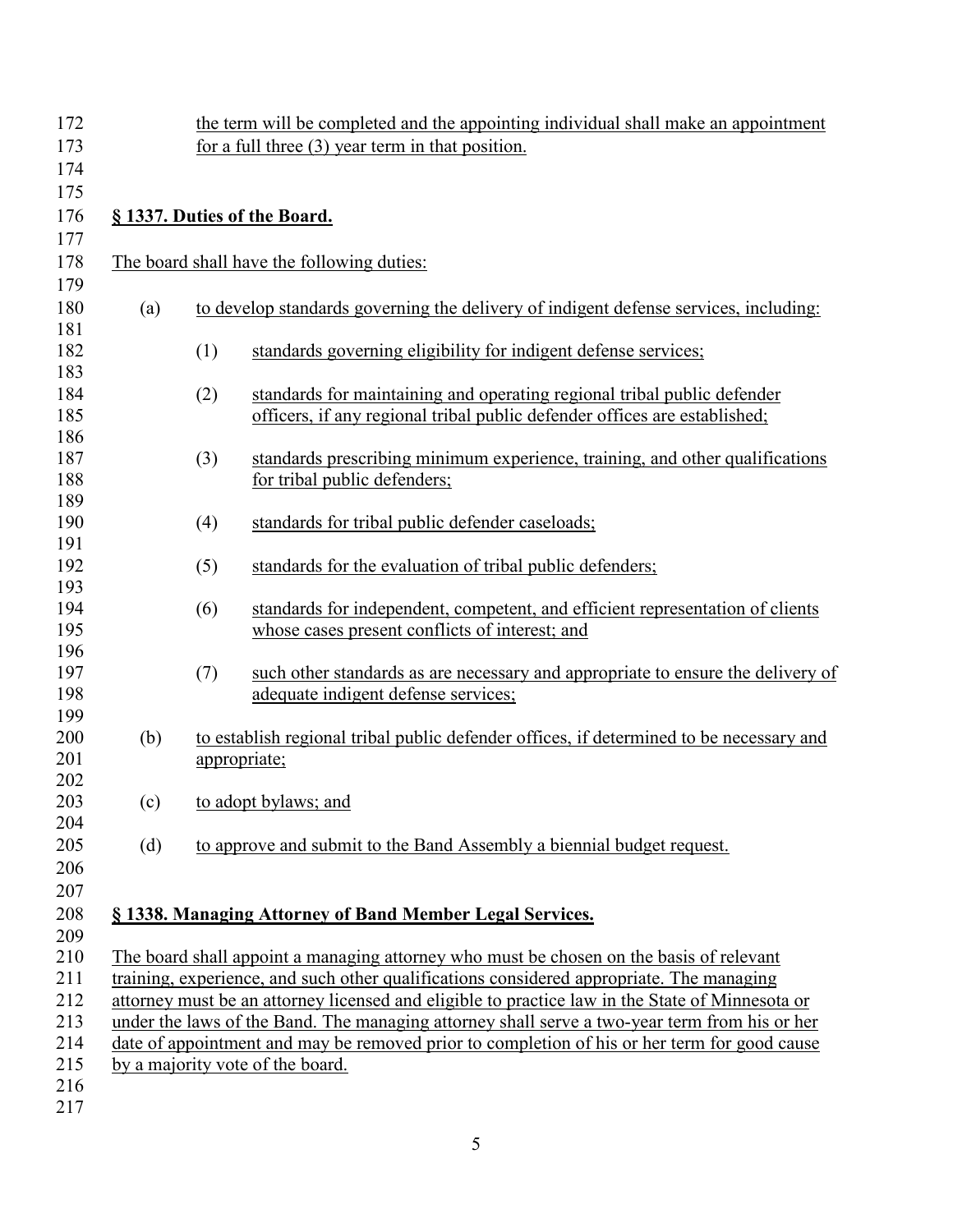|     | The managing attorney shall have the following duties:                                                                                                                                                                                                                           |
|-----|----------------------------------------------------------------------------------------------------------------------------------------------------------------------------------------------------------------------------------------------------------------------------------|
|     |                                                                                                                                                                                                                                                                                  |
| (a) | to attend all meetings of the board as a non-voting member;                                                                                                                                                                                                                      |
| (b) | to assist the board in developing standards for the delivery of adequate indigent<br>defense services;                                                                                                                                                                           |
| (c) | to administer and coordinate delivery of indigent defense services and supervise<br>compliance with board standards;                                                                                                                                                             |
| (d) | to recommend the establishment of regional tribal public defender offices, if<br>determined to be necessary and appropriate;                                                                                                                                                     |
| (e) | to conduct regular training programs for tribal public defenders;                                                                                                                                                                                                                |
| (f) | to hire, subject to policies and procedures established by the board, professional,<br>technical, and support personnel, including attorneys to serve as tribal public<br>defenders, considered reasonably necessary for the efficient delivery of indigent<br>defense services; |
| (g) | to prepare and submit to the board a proposed annual budget for the provision of<br>indigent defense services;                                                                                                                                                                   |
| (h) | to prepare and submit to the board an annual report containing pertinent data on the<br>operations, needs, and costs of Band Member Legal Services and any other<br>information that the board may require;                                                                      |
| (i) | to adopt a personnel policy for human resources purposes, which must be approved<br>by the board; and                                                                                                                                                                            |
| (j) | to perform other duties as assigned by the board.                                                                                                                                                                                                                                |
|     | § 1340. Service Area of Band Member Legal Services.                                                                                                                                                                                                                              |
|     |                                                                                                                                                                                                                                                                                  |
|     | Band Member Legal Services shall have a service area including the counties of Aitkin, Crow<br>Wing, Hennepin, Mille Lacs, Morrison, Pine, and Ramsey.                                                                                                                           |
|     |                                                                                                                                                                                                                                                                                  |
|     | § 1341. Limitations on Representation by Band Member Legal Services.                                                                                                                                                                                                             |
| (a) | Band Member Legal Services may represent Band members in all civil matters in                                                                                                                                                                                                    |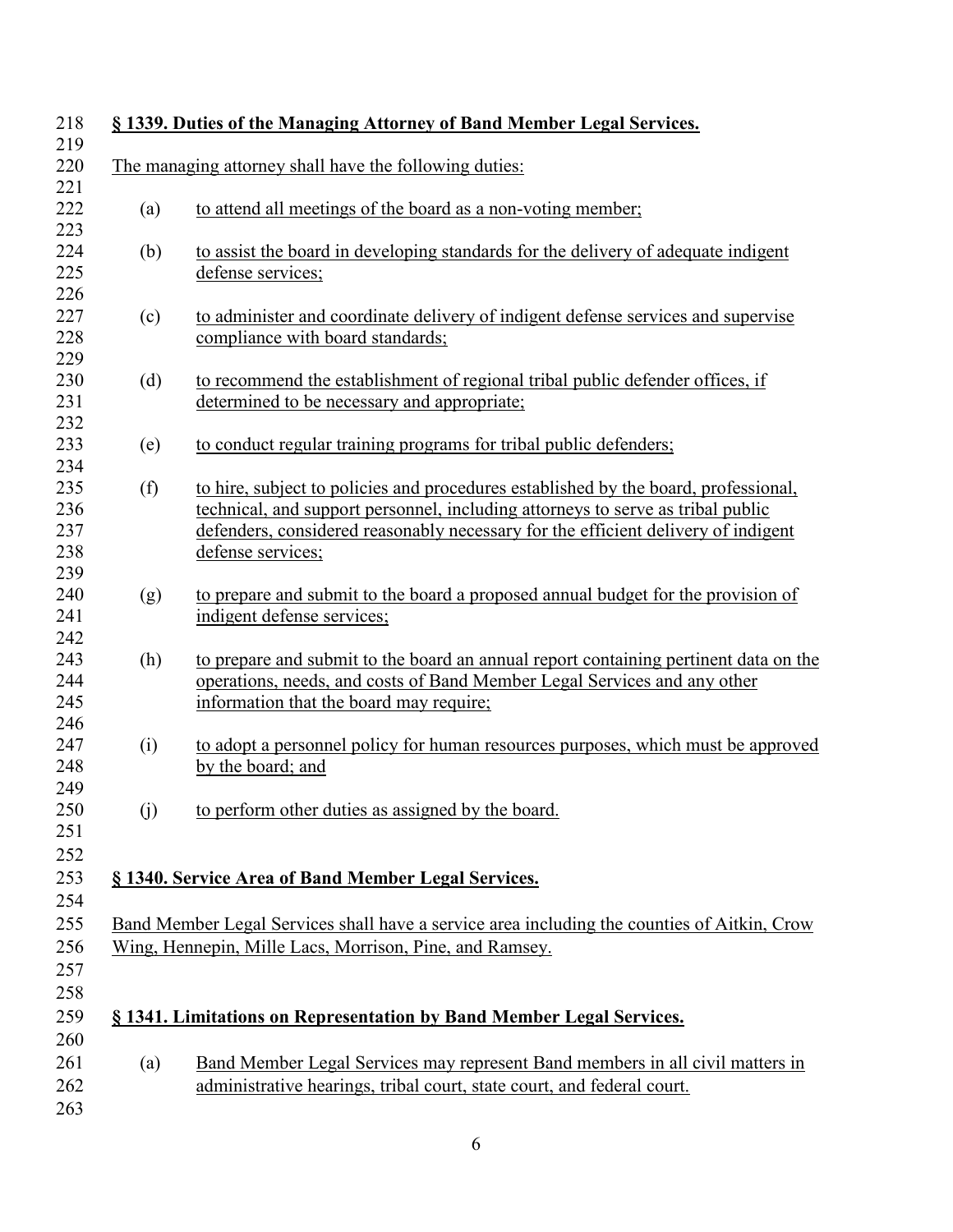| 264        | (b)                                                                                                                                                                                                  | Band Member Legal Services may represent Band members in criminal matters in                     |                                                                                                                                                                                                                                                                                                                              |  |
|------------|------------------------------------------------------------------------------------------------------------------------------------------------------------------------------------------------------|--------------------------------------------------------------------------------------------------|------------------------------------------------------------------------------------------------------------------------------------------------------------------------------------------------------------------------------------------------------------------------------------------------------------------------------|--|
| 265        |                                                                                                                                                                                                      |                                                                                                  | tribal court, state court, and federal court, provided that:                                                                                                                                                                                                                                                                 |  |
| 266        |                                                                                                                                                                                                      |                                                                                                  |                                                                                                                                                                                                                                                                                                                              |  |
| 267        |                                                                                                                                                                                                      | (1)                                                                                              | the charge or charges do not implicate an act against another Band member;                                                                                                                                                                                                                                                   |  |
| 268        |                                                                                                                                                                                                      |                                                                                                  |                                                                                                                                                                                                                                                                                                                              |  |
| 269        |                                                                                                                                                                                                      | (2)                                                                                              | the representation is in accordance with any standards promulgated by the                                                                                                                                                                                                                                                    |  |
| 270        |                                                                                                                                                                                                      |                                                                                                  | board; and                                                                                                                                                                                                                                                                                                                   |  |
| 271        |                                                                                                                                                                                                      |                                                                                                  |                                                                                                                                                                                                                                                                                                                              |  |
| 272        |                                                                                                                                                                                                      | (3)                                                                                              | the representation is not for a charge that constitutes a drug crime, unless it is                                                                                                                                                                                                                                           |  |
| 273        |                                                                                                                                                                                                      |                                                                                                  | a first-time possession offense that is a charge of second or lesser degree.                                                                                                                                                                                                                                                 |  |
| 274        |                                                                                                                                                                                                      |                                                                                                  |                                                                                                                                                                                                                                                                                                                              |  |
| 275        |                                                                                                                                                                                                      |                                                                                                  |                                                                                                                                                                                                                                                                                                                              |  |
| 276        |                                                                                                                                                                                                      |                                                                                                  | Section 3. Amending Chapter 3, Subchapter 6 of Title 24 MLBS.                                                                                                                                                                                                                                                                |  |
| 277        |                                                                                                                                                                                                      |                                                                                                  |                                                                                                                                                                                                                                                                                                                              |  |
| 278        |                                                                                                                                                                                                      |                                                                                                  | §4002. Court of Central Jurisdiction.                                                                                                                                                                                                                                                                                        |  |
| 279        |                                                                                                                                                                                                      |                                                                                                  |                                                                                                                                                                                                                                                                                                                              |  |
| 280        |                                                                                                                                                                                                      | The Court of Central Jurisdiction is hereby granted subject matter jurisdiction for any cause of |                                                                                                                                                                                                                                                                                                                              |  |
| 281        |                                                                                                                                                                                                      |                                                                                                  | action which arises from 24 MLBS Chapter 2 (§ 1001 et seq.) or this subchapter. Nothing in this                                                                                                                                                                                                                              |  |
| 282        | subchapter shall be construed as a waiver of sovereign immunity of the Non-Removable Mille                                                                                                           |                                                                                                  |                                                                                                                                                                                                                                                                                                                              |  |
| 283<br>284 | Lacs Band of Chippewa Indians Ojibwe in any state or federal court of competent jurisdiction.<br>Associate Justices of t The Court of Central Jurisdiction shall have original jurisdiction over all |                                                                                                  |                                                                                                                                                                                                                                                                                                                              |  |
| 285        |                                                                                                                                                                                                      |                                                                                                  | causes of action which arise from any provisions of 24 MLBS Chapter 2 and this subchapter. A                                                                                                                                                                                                                                 |  |
| 286        |                                                                                                                                                                                                      | Criminal Division is hereby created in the Court of Central Jurisdiction to here hear causes of  |                                                                                                                                                                                                                                                                                                                              |  |
| 287        |                                                                                                                                                                                                      |                                                                                                  | actions arising from 24 MLBS Chapter 2 and this subchapter.                                                                                                                                                                                                                                                                  |  |
| 288        |                                                                                                                                                                                                      |                                                                                                  |                                                                                                                                                                                                                                                                                                                              |  |
| 289        |                                                                                                                                                                                                      |                                                                                                  |                                                                                                                                                                                                                                                                                                                              |  |
| 290        |                                                                                                                                                                                                      |                                                                                                  | <b>EFFECTIVE DATE.</b> Section 1 and Section 2 of this bill shall become effective on August 30,                                                                                                                                                                                                                             |  |
|            |                                                                                                                                                                                                      |                                                                                                  | $\alpha$ and a set of $\alpha$ and $\alpha$ and $\alpha$ and $\alpha$ and $\alpha$ and $\alpha$ and $\alpha$ and $\alpha$ and $\alpha$ and $\alpha$ and $\alpha$ and $\alpha$ and $\alpha$ and $\alpha$ and $\alpha$ and $\alpha$ and $\alpha$ and $\alpha$ and $\alpha$ and $\alpha$ and $\alpha$ and $\alpha$ and $\alpha$ |  |

291 2021. Section 3 of this bill shall be effective immediately as provided in 3 MLBS  $\S$  30.